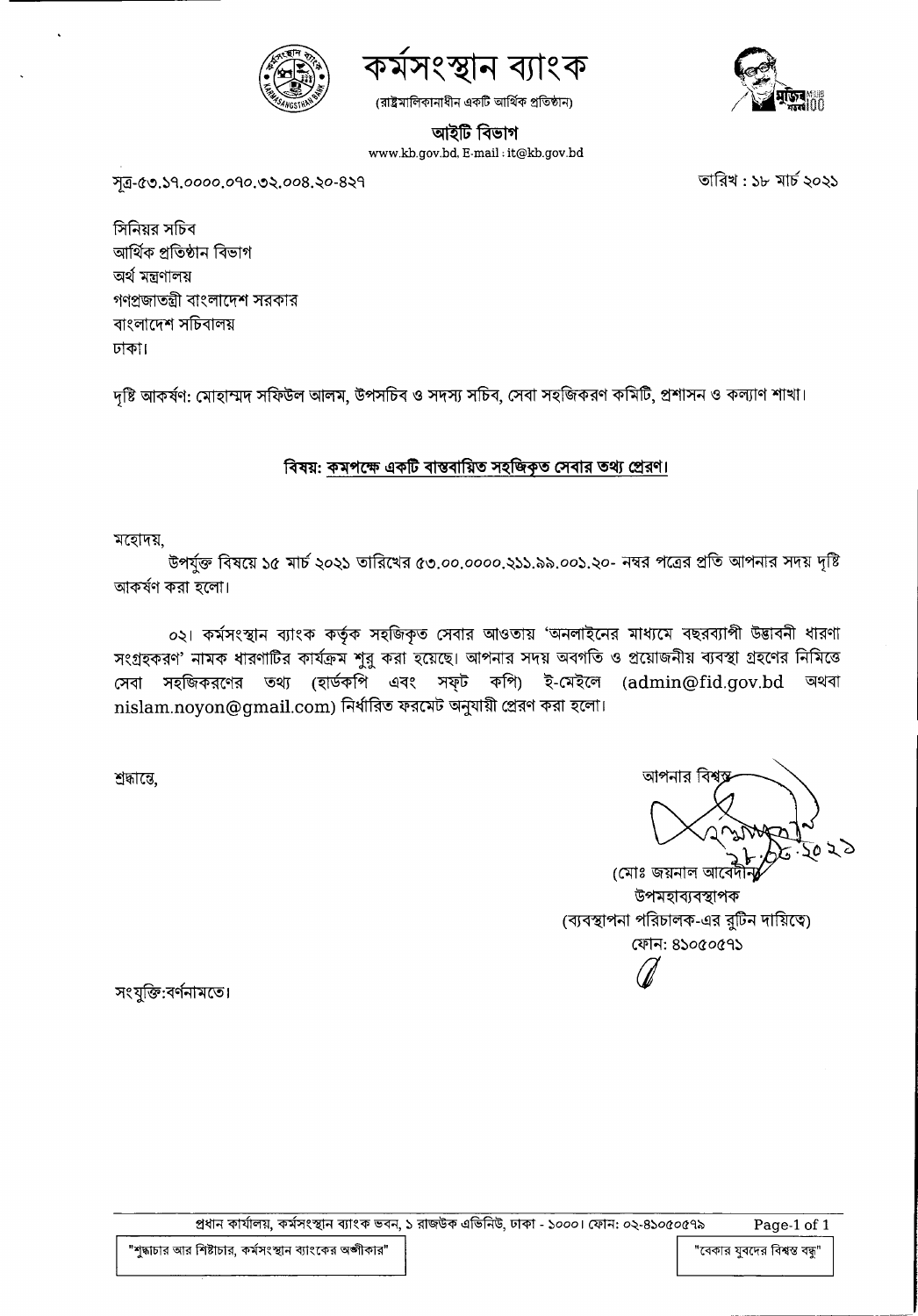## অনলাইনের মাধ্যমে বছরব্যাপী উদ্ভাবনী ধারণা সংগ্রহকরণ

১। বিদ্যমান সেবা পদ্ধতি বিশ্লেষণ-

 $\ddot{\phantom{a}}$ 

 $\ddot{\downarrow}$ 

 $\hat{\mathbf{v}}$ 

চিহ্নিত সেবার নাম: উদ্ভাবনী ধারণা আহবান

| সেবা প্রদানের | কাৰ্যক্ৰম                                                                     | প্রতি ধাপের সময়  | সম্পক্ত ব্যক্তিবৰ্গ (পদবি)                                                                                                                                         |
|---------------|-------------------------------------------------------------------------------|-------------------|--------------------------------------------------------------------------------------------------------------------------------------------------------------------|
| ধাপ           |                                                                               | (দিন/ঘন্টা/মিনিট) |                                                                                                                                                                    |
| ধাপ-১         | ইনোভেশন টিমের মাসিক সভায় উদ্ভাবনী<br>ধারণা আহবানের সিদ্ধান্ত গ্রহণ           | ১ দিন             | ইনোভেশন অফিসার<br>(উপমহাব্যবস্থাপক)<br>ইনোভেশন টিমের সদস্যবৃন্দ-<br>উপমহাব্যবস্থাপক, সহকারী<br>মহাব্যবস্থাপক, সিনিয়র<br>প্রিন্সিপাল অফিসার, সহকারী<br>প্রোগ্রামার |
| ধাপ-২         | উৰ্ধ্বতন কৰ্তৃপক্ষের নিকট হতে সিদ্ধান্তের<br>অনুমোদনের গ্রহণ                  | ১-২ দিন           | ব্যবস্থাপনা পরিচালক,                                                                                                                                               |
| ধাপ-৩         | উদ্ভাবনী ধারণা আহবানপূর্বক পত্র জারি                                          |                   | উপমহাব্যবস্থাপক/সহকারী<br>মহাব্যবস্থাপক                                                                                                                            |
| ধাপ-8         | শাখা/কার্যালয় হতে লিখিত ধারণা অগ্রপত্রের<br>মাধ্যমে প্রধান কার্যালয়ে প্রেরণ | ২ দিন             | আঞ্চলিক/শাখা ব্যবস্থাপক কর্তৃক<br>কুরিয়ার সার্ভিসের মাধ্যমে প্রেরণ                                                                                                |
| ধাপ-৫         | চিঠিপত্র প্রাপ্তি রেজিস্টারে এন্ট্রিকরণ                                       | ১ দিন             | অফিসার/সিনিয়র অফিসার                                                                                                                                              |
| ধাপ-৬ (শেষ)   | উদ্ভাবনী ধারণা সংগ্রহকরণ                                                      |                   |                                                                                                                                                                    |

 $^{\circledR}$ 

 $\mathcal{L}^{\mathcal{L}}$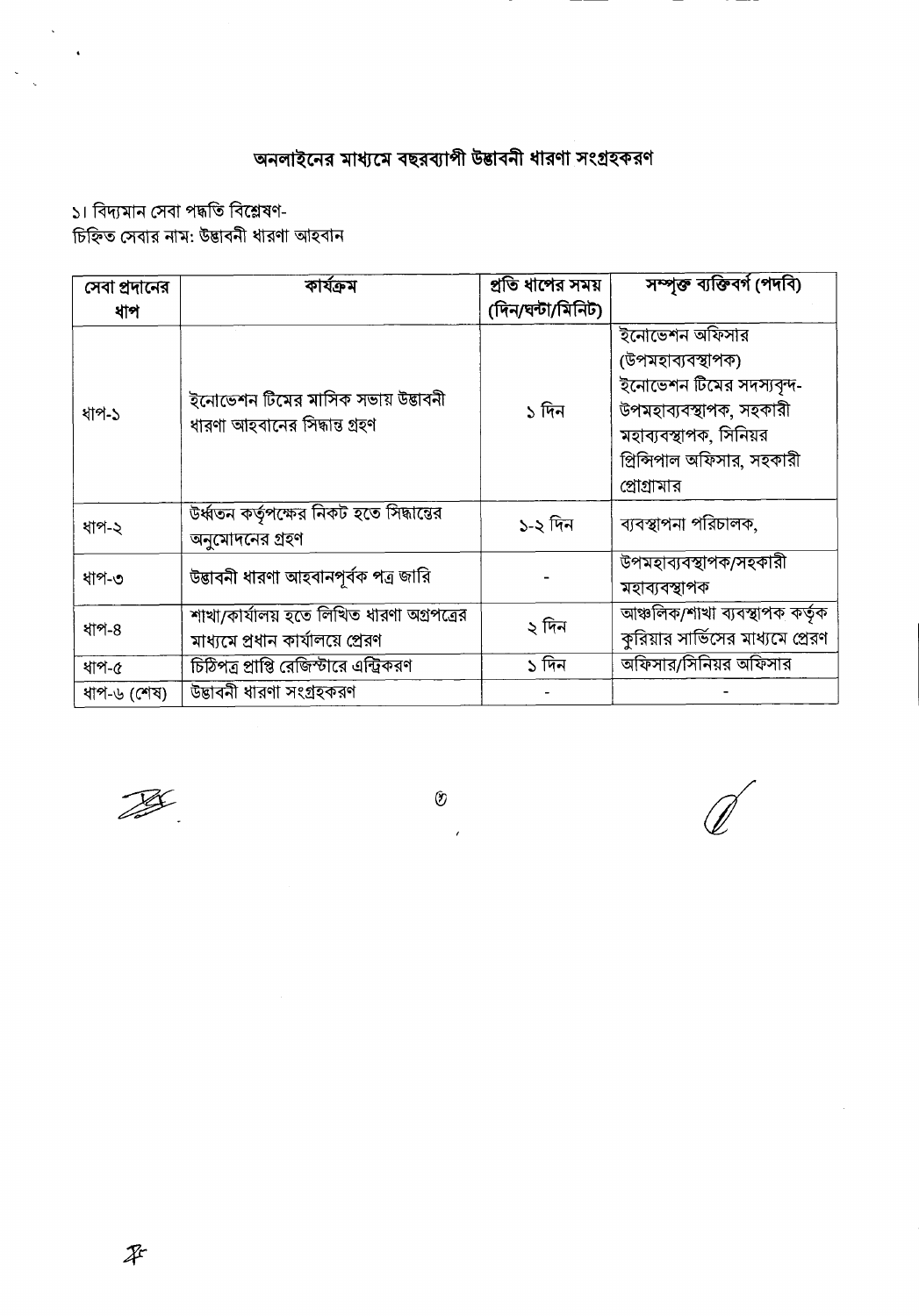## ২। বিদ্যমান পদ্ধতির প্রসেস ম্যাপ



৩। তুলনামূলক বিশ্লেষণ (বিদ্যমান ও প্রস্তাবিত পদ্ধতির ধাপভিত্তিক তুলনা):

| ক্ষেত্ৰ                 | সমস্যার বর্ণনা                            | সমাধানের প্রস্তাবনা                    |
|-------------------------|-------------------------------------------|----------------------------------------|
| ১। আবেদনপত্র/ ফরম/      | ইনোভেশন টিমের সভার সাথে উদ্ভাবনী ধারণা    | শাখা/কাৰ্যালয়কে বছরব্যাপী অনলাইন      |
| রেজিস্টার/ প্রতিবেদন    | আহবান সম্পৰ্কযুক্ত                        | সিস্টেমে উদ্ভাবনী ধারণা প্রদানের জন্য  |
|                         |                                           | পত্র প্রদান। ফলে ইনোভেশন টিমের         |
|                         |                                           | সভার প্রয়োজন হবে না।                  |
| ২। দাখিলীয় কাগজপত্রাদি | জারিকৃত পত্র ও উদ্ভাবনী ধারণার প্রস্তাবনা | অনলাইন সিস্টেমে ধারণা প্রদান           |
|                         |                                           | করবে বিধায় অতিরিক্ত কাগজপত্র          |
|                         |                                           | দাখিলের প্রয়োজন হবে না।               |
| ৩। সেবার ধাপ            | ০৬ (ছয়)টি                                | প্রস্তাবিত পদ্ধতিতে ইনোভেশন টিমের      |
|                         |                                           | মাসিক সভা, কর্তৃপক্ষের সিদ্ধান্ত, পত্র |
|                         |                                           | জারি ও কুরিয়ার সার্ভিসের প্রয়োজন     |
|                         |                                           | হবে না বিধায় ০২ (দুই) ধাপেই সেবা      |
|                         |                                           | প্ৰদান সম্ভব হবে। এ সংক্ৰান্ত          |
|                         |                                           | প্রয়োজনীয় অনুমোদন একবারেই            |
|                         |                                           | নেয়া হবে।                             |

 $^{\circledR}$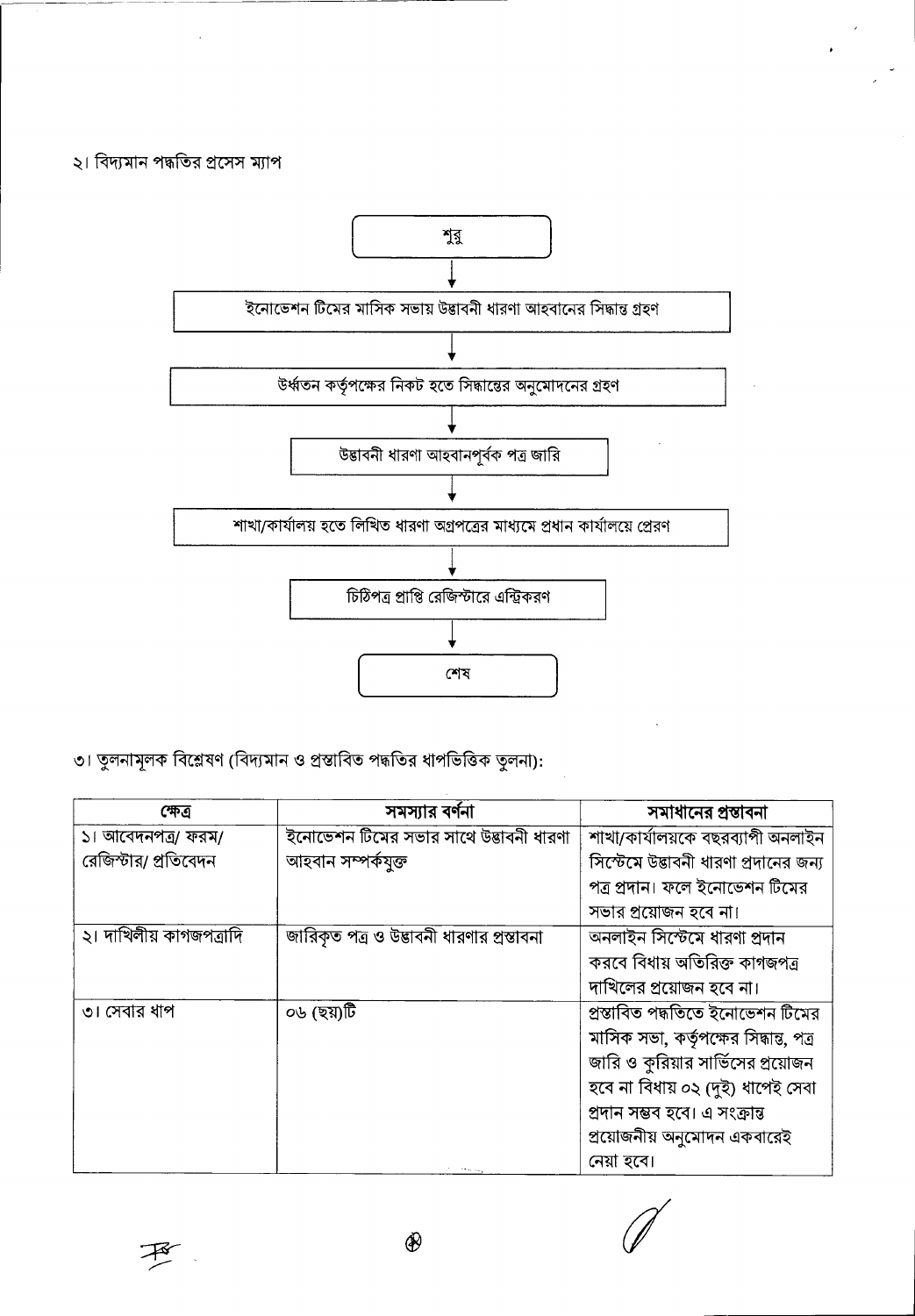| ক্ষেত্ৰ                         | সমস্যার বর্ণনা                           | সমাধানের প্রস্তাবনা                     |
|---------------------------------|------------------------------------------|-----------------------------------------|
| ৪। সম্পৃক্ত জনবল                | ১৪-১৫ জন                                 | শাখা/কার্যালয়কে বছরব্যাপী ধারণা        |
|                                 |                                          | প্রদানের জন্য ০১টি পত্র জারি করা        |
|                                 |                                          | হবে। তারপর শাখা/কার্যালয় নির্দিষ্ট     |
|                                 |                                          | সিস্টেমে প্রবেশ করে তাদের ধারণা         |
|                                 |                                          | প্রদান করবে। এক্ষেত্রে আইডিয়া          |
|                                 |                                          | সংগ্ৰহের জন্য প্রধান কার্যালয়ে ০১      |
|                                 |                                          | জন কর্মকর্তার প্রয়োজন হবে।             |
| ৫। স্বাক্ষরকারী/ অনুমোদনের      | ০৫-০৬ জন। ব্যবস্থাপনা পরিচালক,           | এ পদ্ধতিতে প্রয়োজনীয় অনুমোদন          |
| সঙ্গে সম্পুক্ত ব্যক্তির সংখ্যা  | উপব্যবস্থাপনা পরিচালক, মহাব্যবস্থাপক,    | ০১টি পত্রের মাধ্যমে নেয়া হবে বিধায়    |
| ও পদবি                          | উপমহাব্যবস্থাপক, সহকারী মহাব্যবস্থাপক    | নতুনভাবে বারবার অনুমোদনের               |
|                                 |                                          | প্রয়োজন পড়বে না।                      |
| ৬। আন্তঃঅফিস নির্ভরশীলতা        |                                          |                                         |
| ৭। আইন/বিধি/ প্রজ্ঞাপন          |                                          |                                         |
| ইত্যাদি                         |                                          |                                         |
| ৮। অবকাঠামো/ হার্ডওয়্যার       | কম্পিউটার ও প্রিন্টার                    | প্রস্তাবিত পদ্ধতিতে হার্ডওয়্যার অর্থাৎ |
| ইত্যাদি                         |                                          | ইন্টারনেট কানেকশনযুক্ত                  |
|                                 |                                          | কম্পিউটারের প্রয়োজন হবে যা             |
|                                 |                                          | অফিসে বিদ্যমান। নতুন কোনো               |
|                                 |                                          | অবকাঠামো বা হার্ডওয়্যারের              |
|                                 |                                          | প্রয়োজন হবে না।                        |
| ৯। রেকর্ড/তথ্য সংরক্ষণ          | প্ৰাপ্ত উদ্ভাবনী ধারণাসমূহ ফাইলে সংরক্ষণ | নতুন পদ্ধতিতে অনলাইনে প্রয়োজনীয়       |
|                                 | করা হয়।                                 | রেকর্ড/তথ্য সংরক্ষিত থাকবে। ফলে         |
|                                 |                                          | ফাইল ব্যবস্থাপনার প্রয়োজন হবে না       |
|                                 |                                          | এবং কাগজের সাশ্রয় হবে।                 |
| ১০। প্রযুক্তির প্রয়োগ প্রযোজ্য | প্ৰযোজ্য নয়।                            | প্রযোজ্য। উদ্ভাবনী ধারণা প্রদানের       |
| কি না                           |                                          | নতুন অনলাইন সিস্টেম প্রস্তুত করা        |
|                                 |                                          | হয়েছে।                                 |
| ১১। খরচ (নাগরিক+অফিস)           | ১৫ টাকা (কুরিয়ার ও কাগজের খরচ)          | খরচ হবে না কারণ ইন্টারনেট               |
|                                 |                                          | কানেকশনযুক্ত কম্পিউটার অফিসে            |
|                                 |                                          | বিদ্যমান।                               |
| ১২। সময় (নাগরিক+অফিস)          | ৫-৬ দিন                                  | ১ ঘন্টা                                 |
| ১৩। যাতায়াত (নাগরিক)           | কুরিয়ার অফিস পর্যন্ত।                   | প্রয়োজন হবে না।                        |
| ১৪। অন্যান্য                    |                                          |                                         |

 $\mathbb{Z}$ 

 $\hat{\mathcal{A}}$ 

 $\hat{\mathcal{A}}$ 

 $\ddot{\phantom{a}}$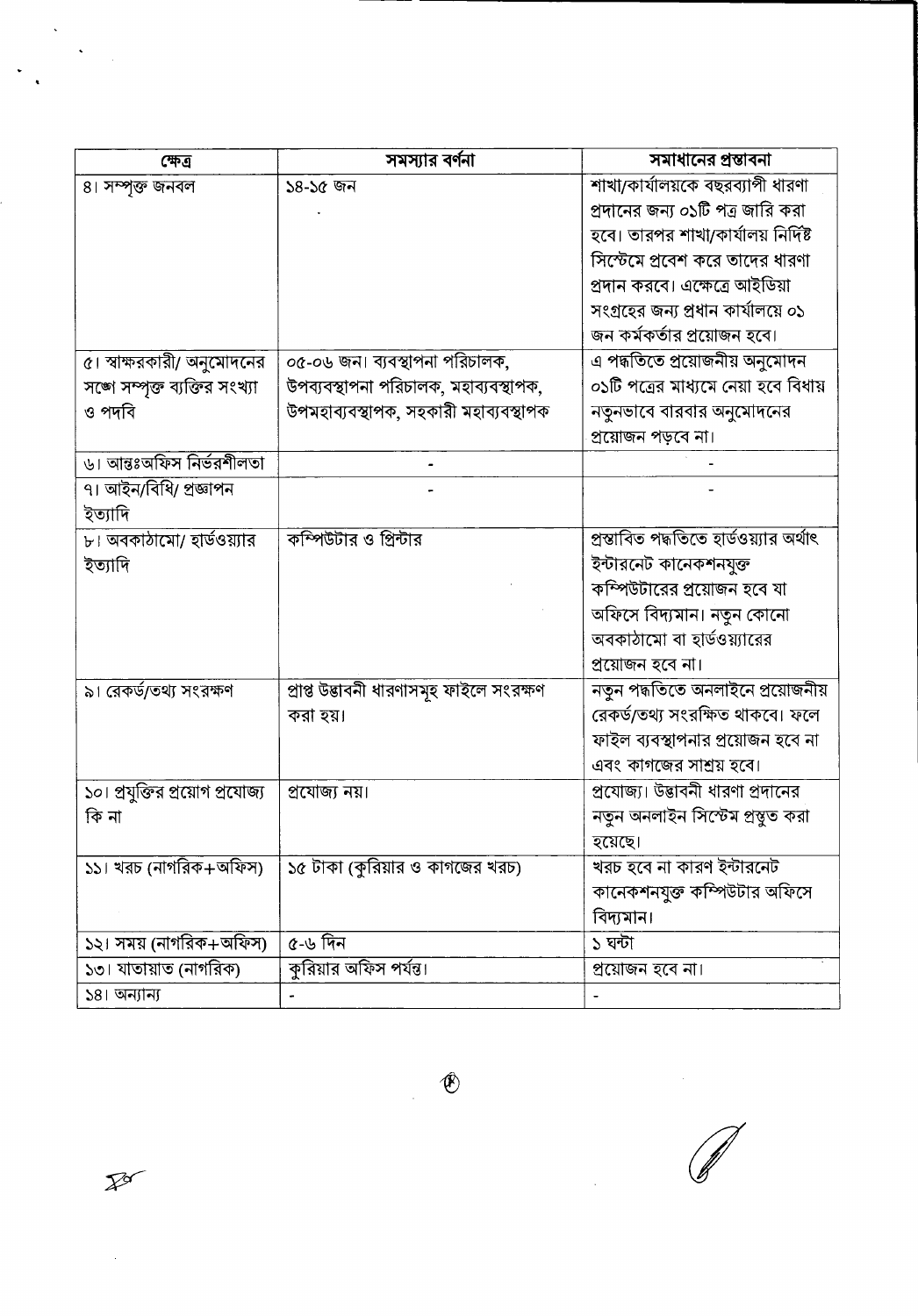৪। প্রস্তাবিত প্রসেস ম্যাপ



৫। তুলনামূলক বিশ্লেষণ (বিদ্যমান ও প্রস্তাবিত পদ্ধতির ধাপভিত্তিক তুলনা):

| বিদ্যমান প্ৰসেস | বিদ্যমান ধাপের বর্ণনা                   | প্ৰস্তাবিত প্ৰসেস | প্রস্তাবিত ধাপের বর্ণনা              |
|-----------------|-----------------------------------------|-------------------|--------------------------------------|
| ম্যাপের ধাপ     |                                         | ম্যাপের ধাপ       |                                      |
| ধাপ-১           | ইনোভেশন টিমের মাসিক সভায়               | ধাপ-১             | প্ৰয়োজন নেই।                        |
|                 | উদ্ভাবনী ধারণা আহবানের সিদ্ধান্ত গ্রহণ  |                   |                                      |
| ধাপ-২           | উৰ্ধ্বতন কৰ্তৃপক্ষের নিকট হতে           | ধাপ-২             | প্রয়োজন নেই। (পূর্বেই অনুমোদন নেয়া |
|                 | সিদ্ধান্তের অনুমোদনের গ্রহণ             |                   | হবে)                                 |
| ধাপ-৩           | উদ্ভাবনী ধারণা আহবানপূর্বক পত্র জারি    | ধাপ-৩             | প্রয়োজন নেই।                        |
| ধাপ-৪           | শাখা/কার্যালয় হতে লিখিত ধারণা          | ধাপ-৪             | প্ৰয়োজন নেই। অনলাইন সিস্টেমে        |
|                 | অগ্রপত্রের মাধ্যমে প্রেরণ               |                   | ফরম পুরণ করবে।                       |
| ধাপ-৫           | চিঠিপত্র প্রাপ্তি রেজিস্টারে এন্ট্রিকরণ | ধাপ-৫             | প্রয়োজন নেই। অনলাইনে সংরক্ষিত       |
|                 |                                         |                   | থাকবে।                               |
| ধাপ-৬ (শেষ)     | উদ্ভাবনী ধারণা সংগ্রহকরণ                | ধাপ-৬ (শেষ)       | উদ্ভাবনী ধারণা সংগ্রহকরণ             |

承

 $\bigcirc$ 

 $\mathcal{F}$